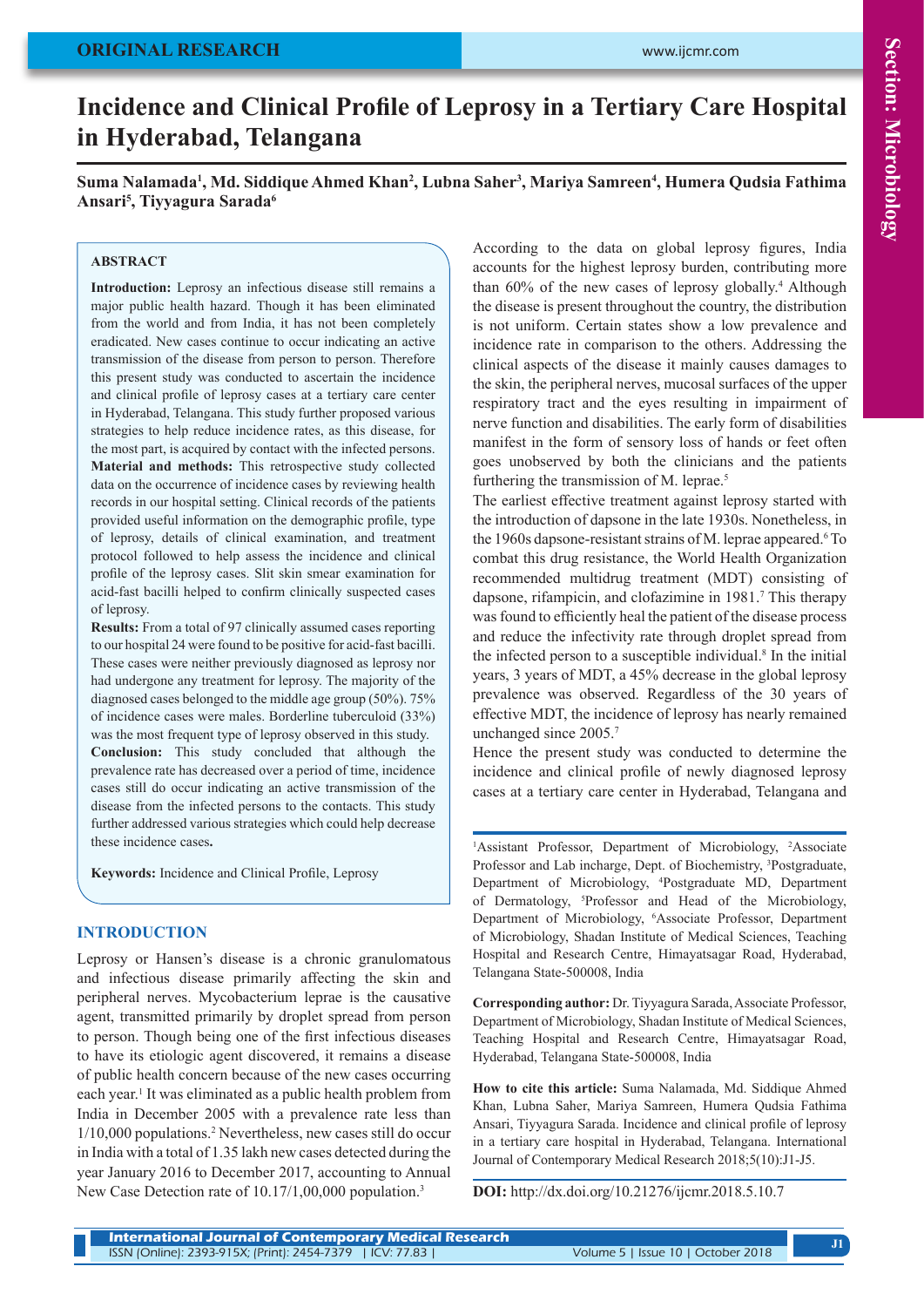recommended strategies to reduce these incidence cases, as this disease, for the most part, is acquired by contact with the infected person.

# **MATERIAL AND METHODS**

Telangana, situated on the center-south stretch of the Indian peninsula, is the country's  $12<sup>th</sup>$  largest and most populated state with 37,591,317 residents as per the 2017 census. According to the NLEP annual report 2016-2017, 2,658 new cases were detected in this state accounting for an annual new case detection rate of 7.07 per 1,00,000 population.<sup>3</sup>

This retrospective descriptive study to determine the incidence of leprosy involving reviewing of the medical records from January 2016 to December 2017 was conducted at Shadan Institute of Medical Sciences, a tertiary care hospital, located about 16 km's from the Hyderabad Railway Station, Telangana. Our Hospital serves the medical needs of all nearby villages like Bandlaguda Kismathpur, Peerancheru, Rajendra Nagar, Moinabad, Golconda Fort, Ibrahim Bagh, Narsingi, and Gandipet etc.

Institutional ethical clearance was obtained prior to anonymising the data. Clinical records of patients provided information on demographic data, type of leprosy, details of clinical examination, and the treatment protocols. Slit skin smear examination for acid-fast bacilli, a valuable and costeffective tool was routinely used in the hospital setting for all the clinically suspected cases to confirm the diagnosis of leprosy. It was performed on a sample of skin smear to measure the level of leprosy indicators in the skin smear.

These smears were then stained with modified Zeihl-Neelsen stain and examined under oil immersion to look for acidfast bacilli (AFB) both intra and extra-cellular and reported as positive or negative for AFB. Demonstration of AFB by slit skin smear is still considered important for diagnosis, management, and classification of leprosy.9,10 Although biopsies give a better demonstration of AFB, it is an invasive method without any definitive role in the management of leprosy.11,12,13 Henceforth we used the slit skin smear method for routine management of all cases of leprosy

Patients were classified according to Ridley Jopling classification as multibacillary or paucibacillary type. This categorization as per the World Health Organization (WHO) guidelines for performed for the purpose of multi-drug treatment.<sup>14</sup>

There are six different types of leprosy based on the severity of symptoms i.e. intermediate leprosy, tuberculoid leprosy, borderline tuberculoid leprosy, mid-borderline leprosy, borderline lepromatous leprosy, and lepromatous leprosy. Clinical history, lepromin skin test, and biopsy helped determine the particular type of leprosy in the present study. The lepromin skin test is used to determine the type of leprosy the person has contracted. This test is also known as the leprosy skin test. This test is performed by injecting a sample of inactivated M. leprae under the skin. Specific reactions at the injection site examined 3 days after the injection indicate the type of leprosy. Further a skin biopsy of a small section of the skin confirmed the nerve involvement and the type of leprosy.

# **STATISTICAL ANALYSIS**

Though data were collected routinely through the patient's treatment cards, only consolidated information was entered in a Microsoft Excel database every month. Descriptive statistics were used to present the findings of the study in terms of percentages.

# **RESULTS**

A total of 97 clinically suspected leprosy cases reported to our hospital from January 2016 to December 2017, out

Age profile of the leprosy cases



**Graph-1:** Illustrates the age distribution of the leprosy cases



**Graph-2:** Illustrates the sex distribution of the leprosy cases



BT: Borderline Tuberculoid, BL: Borderline Lepromatous, BB: Borderline-borderline, LL: Lepromatous leprosy, TT: Tuberculoid, I: Indeterminate

**Graph-3:** Illustrates the clinical classification of leprosy cases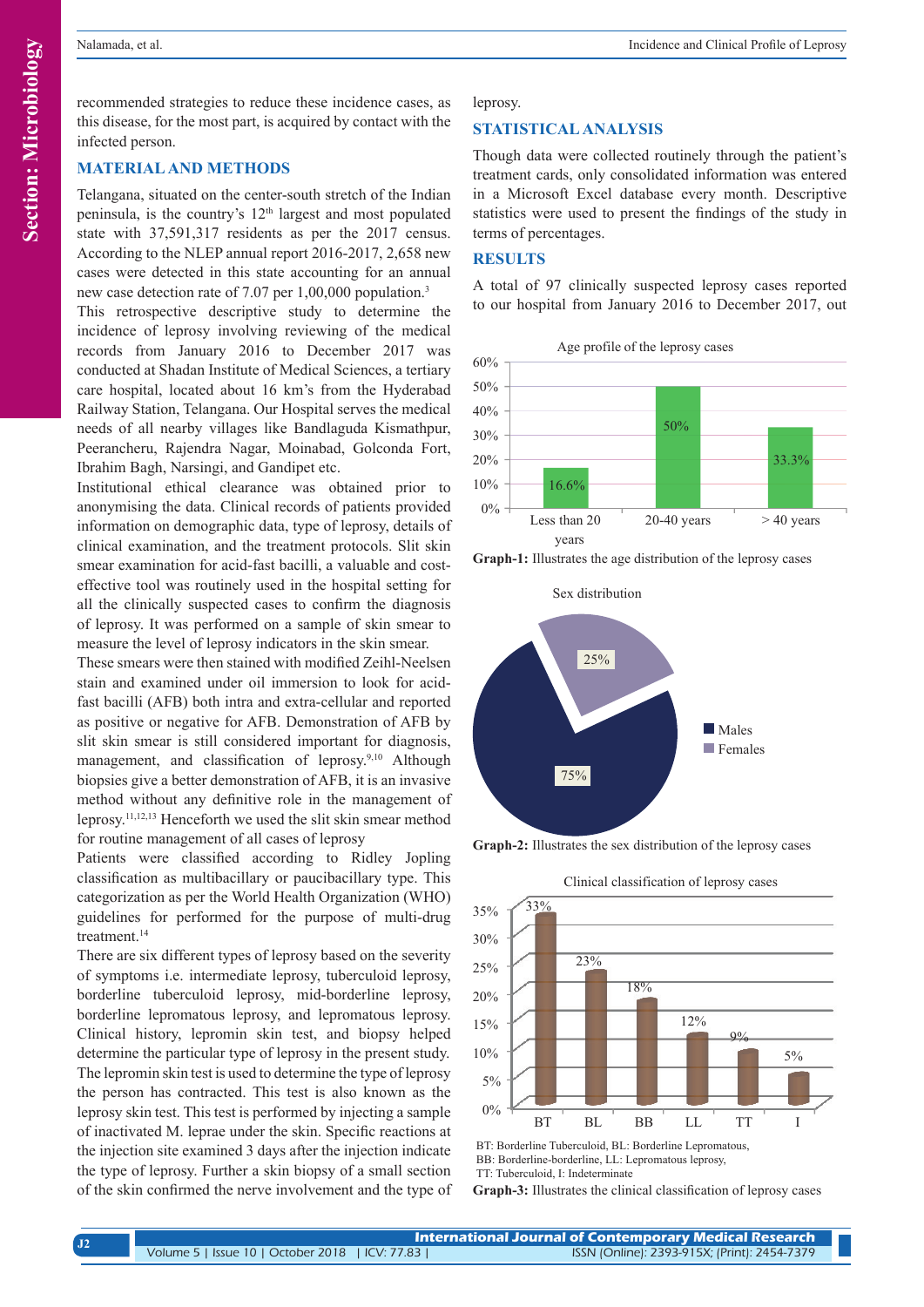Type of leprosy for the purpose of treatment (WHO)



**Graph-4:** Illustrates the WHO classification of leprosy for the rationale of treatment

of which 24 were positive for acid-fast bacilli. This AFB diagnosed leprosy cases had no prior history of treatment for leprosy. This data was analyzed according to age, sex, type of leprosy and as per the World Health Organization classification of multibacillary and paucibacillary types.

As a result of retrospective analysis on different age groups, maximum numbers of leprosy cases were found between 20- 40 years (50%) (Graph1). Next age groups who are more prone to attack with the disease were the people with above 40 years with 33.3%. The least percentage with 16.6% of the population could be developing the disease were with less than 20 years of age group. Youngest and oldest patient cases recorded were aged 18 years and 65 years respectively (figure-1).

A male (75%) preponderance of leprosy cases was observed in the present study in comparison to the males (25%) (Figure-2).

The retrospective data in our hospital was observed with all the different cases of leprosy with the variations in the percentages which was depicted in the graph 3. Among all the classes of leprosy three different borderline leprosy cases i.e. BT with 33%, BL with 23% and BB with 18% were observed to be dominant. Next highest recorded cases were Lepromatous leprosy with 12%, followed by tuberculoid (9%), and the least being the indeterminate leprosy (5%) (figure-3).

As per the World Health Organization classification of leprosy, we analyzed and segregated the data to observe the previously recorded cases in the year January 2016 to December 2017 in Shadan Medical College and Hospital. It was observed that the multibacillary (MB) leprosy cases accounted for 53% being the highest number against 47% of cases with paucibacillary disease (figure-4).

## **DISCUSSION**

The most recent global leprosy update, 2016 stated that although a significant reduction in the prevalence of the disease occurred worldwide since the mid-1980s to elimination levels, new cases continue to arise indicating continued transmission. India accounts for 60% of new cases reported worldwide and are among the 22 "global priority countries" contributing 95% of the world numbers of leprosy necessitating a continued effort to bring down the incidence cases.15 Henceforth, we conducted a retrospective study by reviewing medical records in our hospital setting to determine the incidence and clinical profile of newly diagnosed leprosy cases.

The diagnosis of leprosy is primarily clinical. Patrick Manson described the earliest method of diagnosis by squeezing the nodule and examining the obtained exudates microscopically. A number of procedures including the puncture technique, skin clip method, Water and Rees viability index and scale to measure the bacterial density were proposed over a period of time to confirm the diagnosis of leprosy.16 In the present study, we used a slit skin smear examination for AFB as it possesses nearly 100% specificity and remain the simplest diagnostic technique currently available.<sup>17</sup>

We stratified the collected data according to age, sex, type of leprosy and as per the World Health Organization therapeutic classification of multibacillary and paucibacillary types. Majority of leprosy cases in our present study belongs to the age group of 20-40 years (middle age) similar to the finding in other studies.18,19,20 The reason for the disease being more common in this age group indicates susceptibility because of increased mobility and opportunity for contacts in the larger segment of the population.

A male preponderance was seen in our study with a male to female ratio of 3:1. Male preponderance in our study group is in concordance with other studies on leprosy as well.<sup>21,22</sup> This male predominance can be attributed to more of outdoor activities in search of livelihood leading to a higher chance of them contracting the infection and better opportunities for health care.

Borderline leprosy cases dominated the clinical picture (BT; 33%, BL; 23%, BB; 18%) followed by Lepromatous leprosy (12%), tuberculoid (9%), and indeterminate leprosy (5%). Among borderline leprosy the most frequently observed clinical type was borderline tuberculoid which is similar to observations by Tiwary et al.23 The precise treatment for Hansen's disease is the multi-drug therapy by the WHO. It is administered in accordance with the operational classification of the patient as either Paucibacillary or Multibacillary. This categorization is paucibacillary (PB) for cases with 5 skin lesions or less or multibacillary (MB) in the case of more than 5 lesions.<sup>24,25</sup> Therefore once diagnosed, a leprosy patient ought to be classified for therapeutic reasons.

Majority of the new leprosy cases in our study had multibacillary leprosy (53%), as opposed to 47% paucibacillary cases (PB). Patients with these multibacillary forms of the disease are considered the major source of infection.26 MB predominance has also been reported in other studies.27,28 Increased percentage of MB cases indicates the occurrence of advanced cases of Leprosy, and indirectly the extent of infection, in the nearby communities surrounding the hospital.

In spite of all the initiatives taken by the National leprosy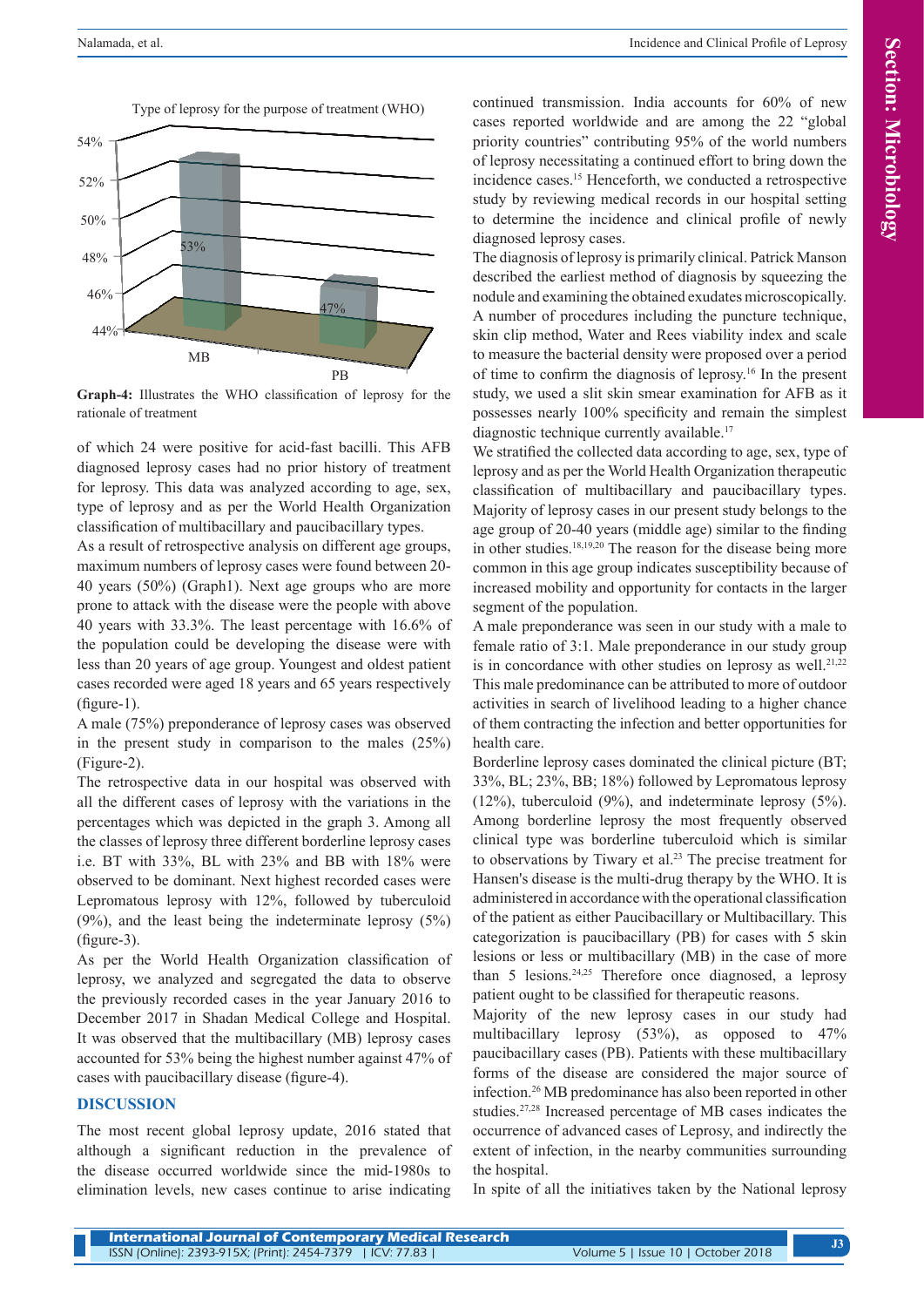**Section: Microbiology Section: Microbiology**

eradication programme (NLEP), a decline in the occurrence of new leprosy cases in India has not occurred over the last decade. Therefore we are presenting a brief overview of some of the initiatives or control strategies which can help decrease these incidence cases in the future i.e. annual new case detection rate.

#### **Recommendations**

Drugs to combat leprosy were introduced by the WHO in the year 1982. It is seen that till date, three standardized drugs constitute multi-drug therapy for leprosy, and with emerging resistance to this class of drugs, there is a need to expand the range of drugs to treat leprosy. Clinical and laboratory studies imply the emergence of drug resistance in patients treated with dapsone and rifampicin.29,30 This drug resistance can lead to potential carriers further transmitting the infection from person to person thereby increasing incidence cases of leprosy. The suggested alternative drugs like ofloxacin, minocycline, clarithromycin, rifapentine, and moxifloxacin are known to be effective in the treatment of leprosy.31,32 Nevertheless, there are no approved protocols to use them, except for cases of proven resistance to rifampicin. Therefore, appropriate research studies in this direction can pave a way to improved drug therapy for this disease indirectly contributing to a decrease in the incidence of leprosy.

Relapses caused by inadequate treatment or irregular treatment are another major problem reported globally with respect to leprosy.33 Patients who receive no or inadequate treatment constitute a source of contagion.34 Therefore monitoring these relapse cases in relation to treatment completion can help prevent the spread of infection and henceforth accounting to reduced incidence rate.

The possibility of acquiring leprosy for individuals within the family is 5-10 times higher for multibacillary patients, and 2-3 times higher with paucibacillary patients than for people not living in such households.<sup>35</sup> These undiagnosed cases and subclinical infections in contacts contribute a considerable proportion of all new leprosy cases. Case detection campaigns and contact tracing programme would unquestionably reduce this disease burden.

## **CONCLUSION**

Our study showed the current status of leprosy in a tertiary care hospital. Although leprosy is eliminated from India, new cases are still being reported necessitating the need for appropriate control strategies and initiatives to decrease this incidence. Surveillance, early diagnosis, and complete treatment can help eradicate this disease in the near future.

## **REFERENCES**

- 1. Bhat RM, Chaitra P. Profile of new leprosy cases attending a South Indian referral hospital in 2011-2012. ISRN Tropical Medicine. 2013; 2013.
- 2. Dimri D, Gupta A, Singh AK. Leprosy Continues to Occur in Hilly Areas of North India. Dermatology research and practice. 2016; 2016.
- 3. National Leprosy Eradication Programme. NLEP annual report 2016 – 2017. http://nlep.nic.in/pdf/Annual%20

report\_%202016-17\_rev.pdf

- 4. Shiv Darshan Singh Rawat, Ena Jain, Nancy Bhardwaj. Current leprosy scenario at a tertiary care hospital in Uttarakhand. International Journal of Contemporary Medical Research 2017;4:97-99.
- 5. Tiwari A, Suryawanshi P, Raikwar A, Arif M, Richardus JH. Household expenditure on leprosy outpatient services in the Indian health system: A comparative study. PLoS neglected tropical diseases. 2018;12:e0006181.
- 6. Beldarraín-Chaple E. Historical Overview of Leprosy Control in Cuba. MEDICC review. 2017; 19:23-30
- 7. Chaptini C, Marshman G. Leprosy: a review on elimination, reducing the disease burden, and future research. Lepr Rev. 2015; 86:307-15.
- 8. Blok DJ, De Vlas SJ, Richardus JH. Global elimination of leprosy by 2020: are we on track?. Parasites and vectors. 2015; 8:548.
- 9. Waters MF. To smear or not to smear? Lepr Rev. 2002;73:211-4.
- 10. Georgiev GD, Mcdougall AC. A reappraisal of clinical and histological criteria in the implementation of MDT for leprosy control programmes and proposal for their better use. Lepr Rev. 1990;64:64-72.
- 11. Croft RP, Smith WC, Nicholls P, Richardus JH. Sensitivity and specificity of methods of classification of leprosy without use of skin smear examination. Int J Lepr. 1998;66:445-50.
- 12. Groenen G, Saha NG, Rashid MA, Hamid MA, Pattyn SR. Classification of Leprosy Cases under Field Conditions in Bangladesh: I, Usefulness of Skin-Smear Examination. Lepr Rev. 1995;66:26-33.
- 13. Srinivas D, Rao PN, Lakshmi TS, Suneetha S. Bacterial index of granuloma and its relevance compared to BI of skin smears. Lepr Rev. 2002;73:79-80.
- 14. Report of the third meeting of the WHO technical advisory group on the elimination of Leprosy. WHO/ CDS/CPE/CEE/2002; Geneva: WHO; 2002.
- 15. Rao PN, Suneetha S. Current situation of leprosy in India and its future implications. Indian dermatology online journal. 2018;9:83.
- 16. Sehcal Virendra N, Joginder. Slit-Skin Smear In Leprosy. International Journal of Dermatology. 1990;29:9-16.
- 17. Mahajan VK. Slit-skin smear in leprosy: lest we forget it. Indian J Lepr. 2013;85:177-83.
- 18. Chhabra N, Grover C, Singal A, Bhattacharya SN, Kaur R. Leprosy scenario at a tertiary level hospital in Delhi: A 5-year retrospective study. Indian J Dermatol. 2015;60:55- 9.
- 19. Jindal N, Shankar V, Tegta GR, Gupta M, Verma GK. Indian J Lepr. 2009;81:1.
- 20. Thakkar S, Patel SV. Clinical profile of Leprosy patients: A prospective study. Indian J Dermatol. 2014;59:158-62
- 21. M. W. Sousa, D. C. Silva, L. R. Carneiro, M. L. Almino, and A. L. Costa. Epidemiological profile of leprosy in the Brazilian state of Piau? between 2003 and 2008. Anais Brasileiros de Dermatologia 2012;87:389–395.
- 22. Bhattacharya SN, Sehgal VN. Leprosy in India. Clin Dermatol 1999;17:159-70.
- 23. Tiwary PK, Kar HK, Sharma PK, Gautam RK, Arora TC, Naik H, et al. Epidemiological trends of leprosy in an urban leprosy Centre of Delhi. A retrospective study